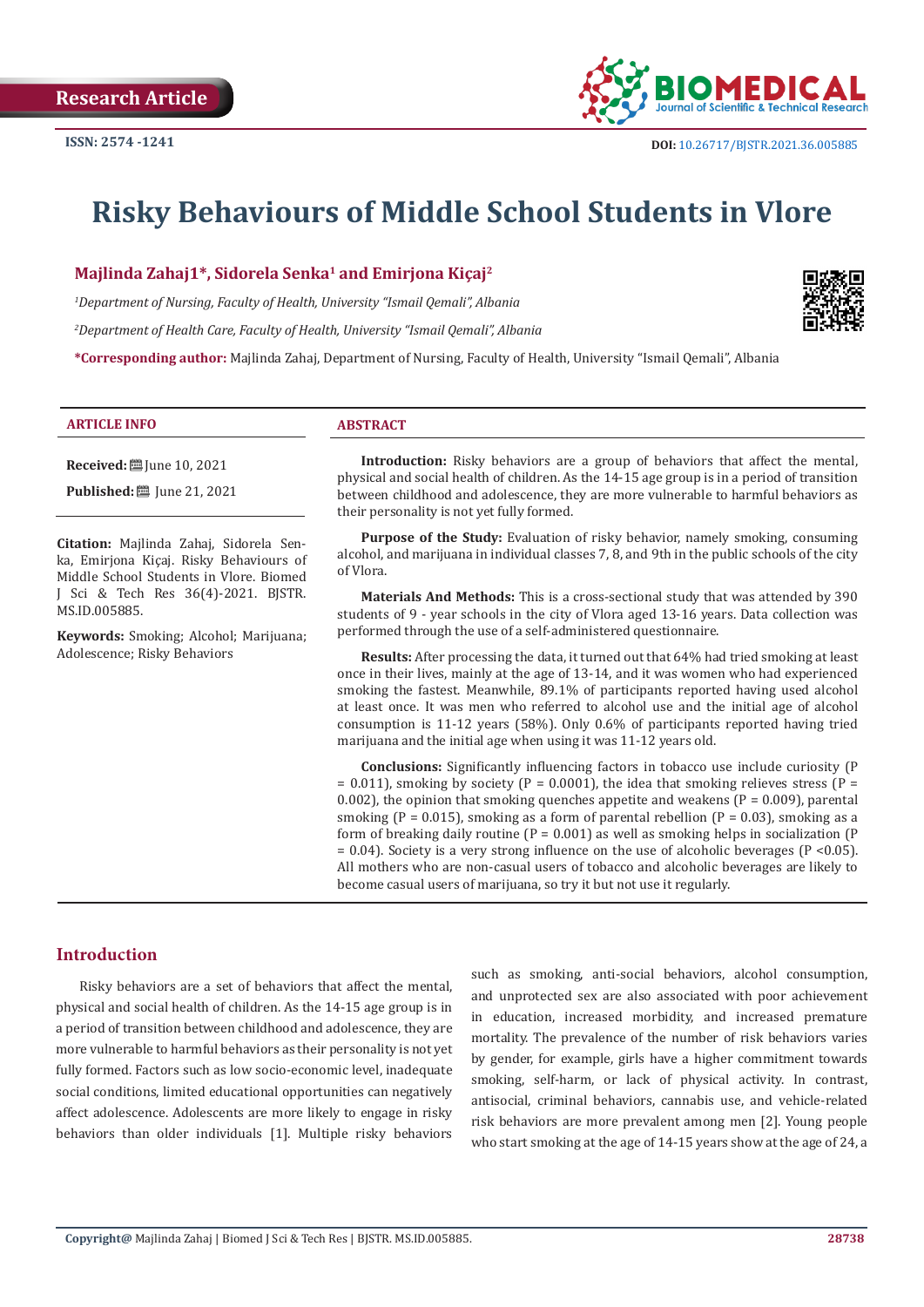lung capacity of 10% less compared to peers who have not smoked [3]. In addition to smoking and alcohol use constitutes problematic behavior in adolescents. The preferred time to drink alcoholic beverages is when they associate with each other [4]. Studies have shown that those who start using alcohol in significant doses during adolescence tend to become regular users, develop alcohol addiction, have mental health problems, lower learning outcomes, and a greater risk of getting involved. in crimes in later years [5].

Marijuana use is also steadily increasing among young people. Drug use is often influenced by social pressure in adolescence [6]. Factors influencing the use of harmful substances to health in adolescence are many such as individual characteristics [7]; mental health and neurological development [7-9]; genetic changes [10]; family support [11]; education [11; a very influential factor is the influence of peers [12]; physical and emotional abuse of children [13]; etc.

#### **Aim of the Study**

Evaluation of risky behaviors, namely smoking, consumption of alcoholic beverages, and marijuana, in individuals of  $7<sup>th</sup>$ ,  $8<sup>th</sup>$  and  $9<sup>th</sup>$ grades, in public schools in the city of Vlora.

### **Materials and Methods**

This is a cross-sectional study, conducted during the period March-May 2019. This study was attended by 3,60 students of  $7<sup>th</sup>$ ,  $8<sup>th</sup>$ and 9th grades of 9-year schools in the city of Vlora, Albania. Since the purpose of this paper is to assess risky behaviors in the age group 13-16 years, students of 7th, 8th and 9th grades were interviewed, in which you can find individuals of this age group. A total of 360 students were included in the study. The data of this paper were collected through a self-administered questionnaire. The design of the questionnaire was based on standardized questionnaires about risky behaviors in these age groups. The questionnaire which was taken as a reference can be mentioned the Youth Risk Behavior Questionnaire, which has free access. From this questionnaire were taken questions that have to do with determining the frequency and amount of smoking, alcohol, or marijuana. Questions from the Youth Tobacco Questionnaire or the GYTS Core Questionnaire were also used. Questions were taken from the above questionnaires which are thought to fit the Albanian society.

a) The first part of the questionnaire. Includes questions where information is obtained about: age, gender, the amount of money a student spends during the week.

b) In the second part of the questionnaire, some questions

aim to determine the frequency of use throughout the life of tobacco, smoking during the last month, the number of cigarettes consumed per day, factors that may affect the consumption of tobacco.

c) In the third part of the questionnaire, questions are included which aim to assess the consumption of alcoholic beverages at these ages throughout life and during the last 30 days, factors that may affect the consumption of alcoholic beverages by the age group 13-16 years old.

d) The fourth part includes questions aimed at gathering information on marijuana use, from the age at which it was first tried, to its use during the last 30 days.

Data processing was performed through the SPSS data processing program, version 22. The tests used are depending on the type of variables.

### **Ethical Considerations**

To carry out this study was provided ethical permission from the Faculty of Health addressed to the Vlora Regional Education Directorate to allow the realization of this study.

### **Results of the Study**

The average age of the interviewed youth is  $X = 14.5$  years. 0.624. The age of the respondents was concrete: 4% were 13 years old, 43% were 14 years old, 50% were 15 years old and 3% 16 years old. Most of the interviewed cases were male, 60% of the cases, therefore 40% of the interviewed adolescents are female. Most of the young people included in the study, about 65%, spend more than 2000 new lekë, followed by 21% who spend 1000-2000 new lekë. Very small percentages then spend more than 1000 new lek. To the question "Have you ever tried a cigarette?" 64.4% referred that they had tried the cigarette at least once (Table 1). If the question of the first 35.6% of respondents said they have never tried smoking, the question of the next 36.7% says they have never tried to prove it. We see that most of the young people interviewed, about 23% of the total, have tried smoking at the age of 13-14. There is a group of young people, 22%, who have tried smoking at the age of 9-10. Although there are few cases, only 3%, there are individuals who have tried smoking under the age of 8 years. In the table below we see that between the gender of the interviewees and the age when these young people have tried smoking for the first time is significant, because  $P = 0.002$ , ie  $P < 0.05$ , which means that women are the ones who have experimented before. with tobacco, compared to men (Tables 2-5).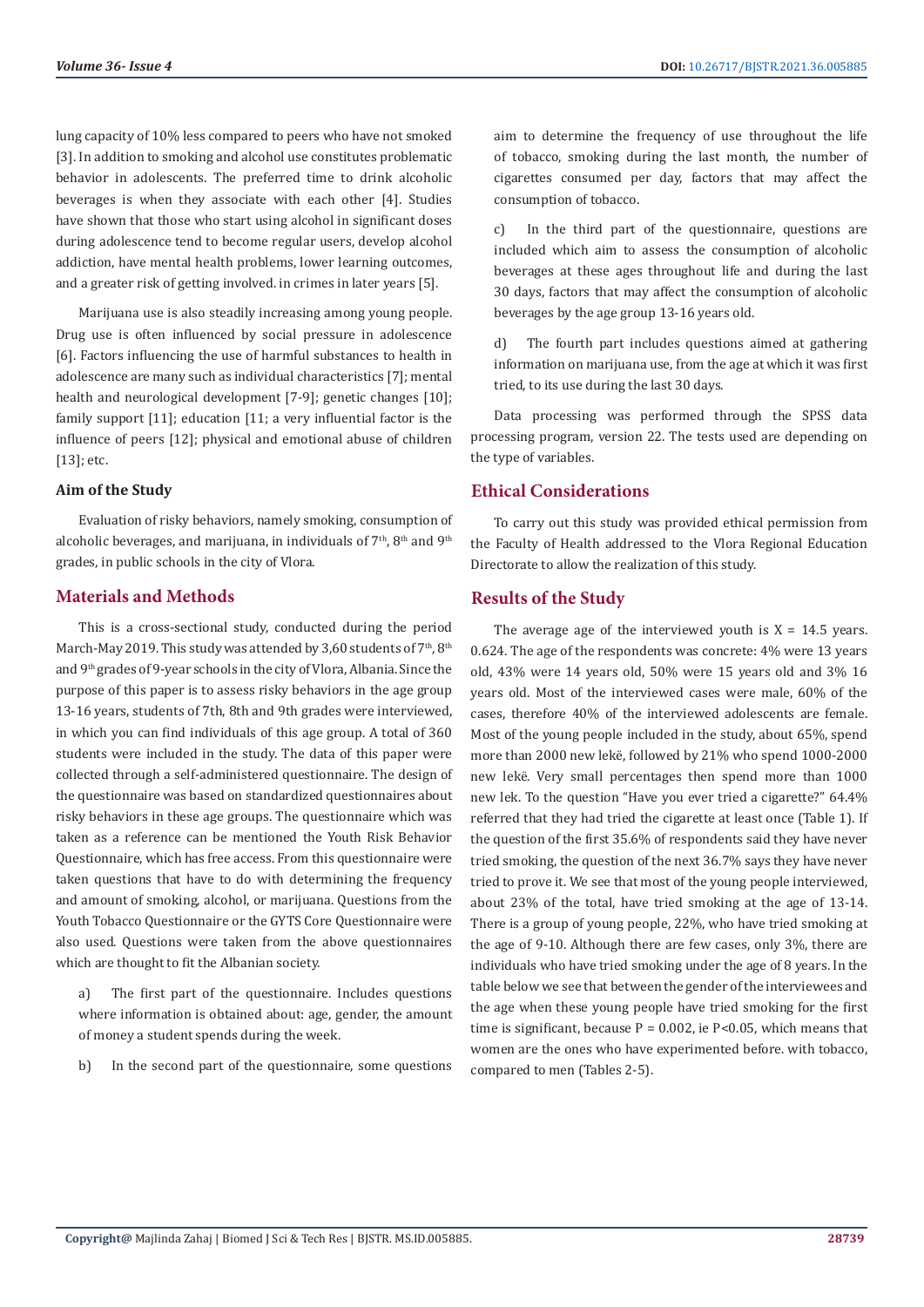

Graph 1: The graph above summarizes the lifetime frequency of tobacco, alcohol, and marijuana use of the interviewed students (casual users).



**Graph 2:** Shows the use of tobacco, alcohol, and marijuana during the last month.

**Table 1:** Distribution of study participants according to the age question when they first tried tobacco.

| How Old are You When You First Try Cigarttes?            |     |       |       |       |  |  |  |
|----------------------------------------------------------|-----|-------|-------|-------|--|--|--|
| $\frac{0}{0}$<br>% Valuable<br>% kumulative<br>Frequency |     |       |       |       |  |  |  |
| Valid I have not tried to try                            | 132 | 36.7  | 36.7  | 36.7  |  |  |  |
| <8 years                                                 | 11  | 3.1   | 3.1   | 39.7  |  |  |  |
| $9 - 10$                                                 | 78  | 21.7  | 21.7  | 61.4  |  |  |  |
| $11-12$ years                                            | 36  | 10.0  | 10.0  | 71.4  |  |  |  |
| $13-14$ years                                            | 85  | 23.6  | 23.6  | 95.0  |  |  |  |
| 15-16 Years                                              | 18  | 5.0   | 5.0   | 100.0 |  |  |  |
| Total                                                    | 360 | 100.0 | 100.0 |       |  |  |  |

**Table 2:** Relationship between age when smoking was first tried.

| Coefficientsª                                                                          |                                    |                                  |             |       |      |  |
|----------------------------------------------------------------------------------------|------------------------------------|----------------------------------|-------------|-------|------|--|
|                                                                                        | <b>Unstandardized Coefficients</b> | <b>Standardized Coefficients</b> |             |       |      |  |
| Model                                                                                  |                                    | <b>Std. Error</b>                | <b>Beta</b> |       | Sig. |  |
| 1 Gender                                                                               | 1.097                              | .177                             | .311        | 6.192 | 0.02 |  |
| a. Dependent Variable: How many Years did you have when you first tried the cigarette? |                                    |                                  |             |       |      |  |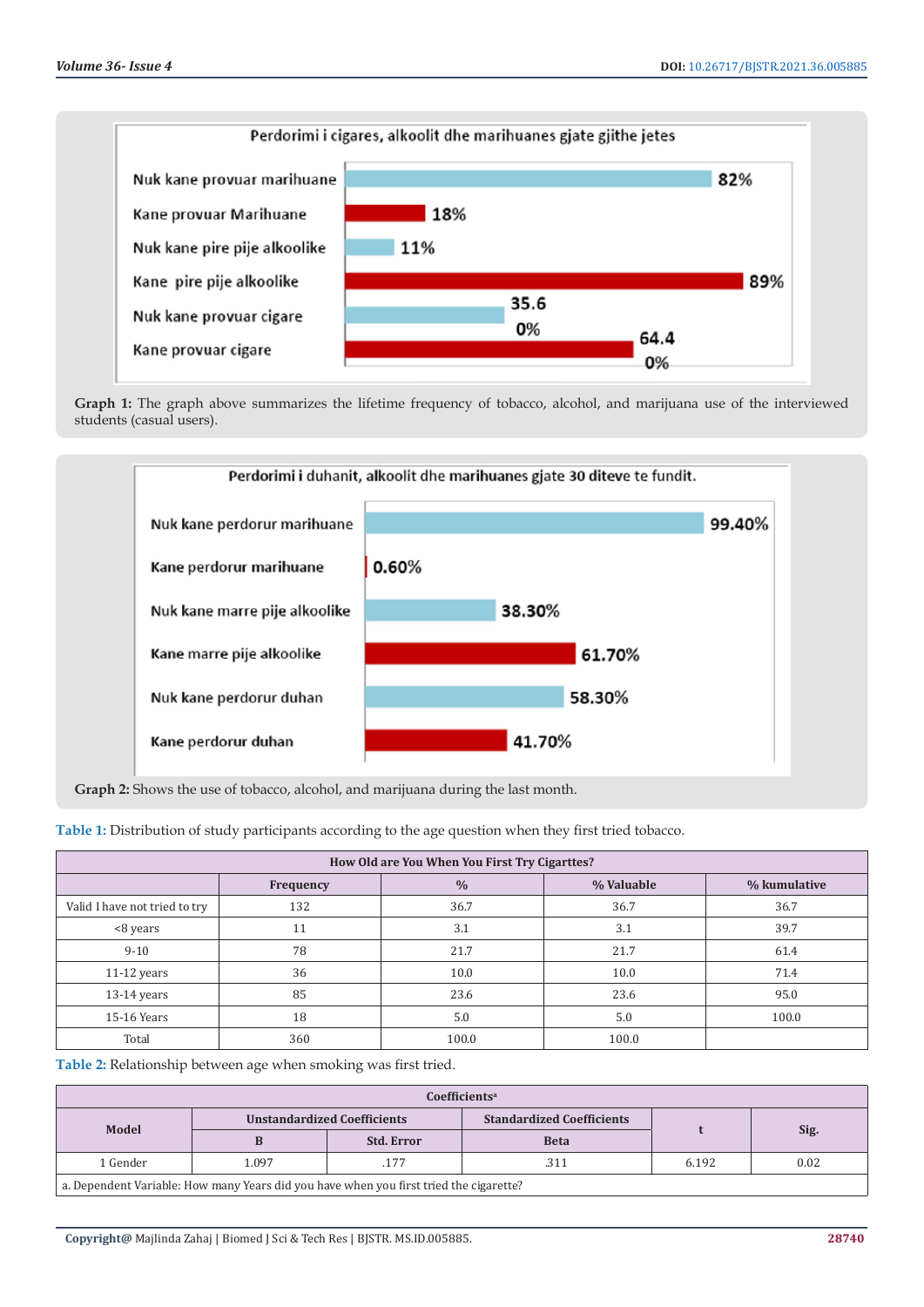**Table 3:** Distribution of participants according to the number of cigarttes smoked during the last 30 days and gender.

| Count                                                          |        |        |              |  |  |
|----------------------------------------------------------------|--------|--------|--------------|--|--|
|                                                                |        | Gender | <b>Total</b> |  |  |
|                                                                | Female | Male   |              |  |  |
| How many cigarettes does Aire have per day during <1 cigartte? | 121    | 81     | 202          |  |  |
| these last 30 days? 1 cigartte                                 | 18     | 69     | 87           |  |  |
| 2-5 cigar                                                      |        | 56     | 60           |  |  |
| $6 - 10$                                                       |        |        |              |  |  |
| $11 - 20$                                                      |        |        |              |  |  |
| Total                                                          | 145    | 215    | 360          |  |  |

**Table 4:** Distribution of participants according to the number of cigarettes smoked during the last 30 days and age.

| Age                                                             |    |            |     |  |     |  |
|-----------------------------------------------------------------|----|------------|-----|--|-----|--|
| <b>Total</b><br>13<br>14<br>15<br>16                            |    |            |     |  |     |  |
| How many cigarettes do you smoke per day during <1<br>cigarette | 11 | 108        | 80  |  | 202 |  |
| these last 30 days? 1 cigarette                                 |    | 30         | 56  |  | 87  |  |
| 2-5 cigar                                                       |    | 13         | 40  |  | 60  |  |
| $6 - 10$                                                        |    | $\sqrt{2}$ |     |  |     |  |
| $11 - 20$                                                       |    |            |     |  |     |  |
| Total                                                           | 14 | 156        | 176 |  | 360 |  |

**Table 5:** Gender relationship versus frequency and amount of cigarettes consumed.

|                                                                              | Gender |
|------------------------------------------------------------------------------|--------|
| During the 30 clits of funclit how many times did you smoke?                 | .472   |
|                                                                              | .002   |
|                                                                              | 360    |
| How many cape cigarettes did you smoke per day during these last 30<br>days? | .419   |
|                                                                              | .001   |
|                                                                              | 360    |
|                                                                              |        |

The following tables provide an estimate of the relationship between gender and the frequency and quantity of cigarettes consumed. We see that this relationship is not accidental but has a significant character. So, it is men who smoke more frequently, and even consume larger amounts of cigarettes per day compared to women, respectively ( $P = 0.002$  and  $P = 0.001$ ). In the following descriptive table, obtained through crosstabulation and Pearson Coefficient estimation, we see the impact of the factors mentioned above on tobacco consumption. We see that curiosity is a significant influencing factor, so young people who smoke are significantly and not randomly influenced by curiosity,  $P = 0.011$ . There is a strong

significant relationship between tobacco consumption by society and its consumption, as  $P = 0.0003$ , showing the strong influence of society on this behavior. Also, significant influences on smoking are young people's perceptions that smoking relieves stress  $(P =$ 0.002) or smoking quenches appetite and helps you lose weight  $(P = 0.009)$ . Also, the thoughts that smoking is a form of rebellion or a way to break the routine, significantly affect the frequency of smoking in the interviewed ages (respectively  $P = 0.03$  and  $P =$ 0.001) Children whose parents smoke are more likely to smoke (P = 0.015) (Tables 6&7).

**Table 6:** Distribution of study participants according to the influence of smoking factors.

|                                                        | During the last 30 days how, many times have you smoked a cigarette? |      |     |  |  |
|--------------------------------------------------------|----------------------------------------------------------------------|------|-----|--|--|
|                                                        | P-value<br><b>Person</b>                                             |      |     |  |  |
| Curiosity                                              | .134                                                                 | .011 | 360 |  |  |
| Smoking is a sign of maturity                          | .087                                                                 | .99  | 360 |  |  |
| If the mycelium consumes it then I will consume it too | .186                                                                 | .000 | 360 |  |  |
| Smoking relieves stress                                | 159                                                                  | .002 | 360 |  |  |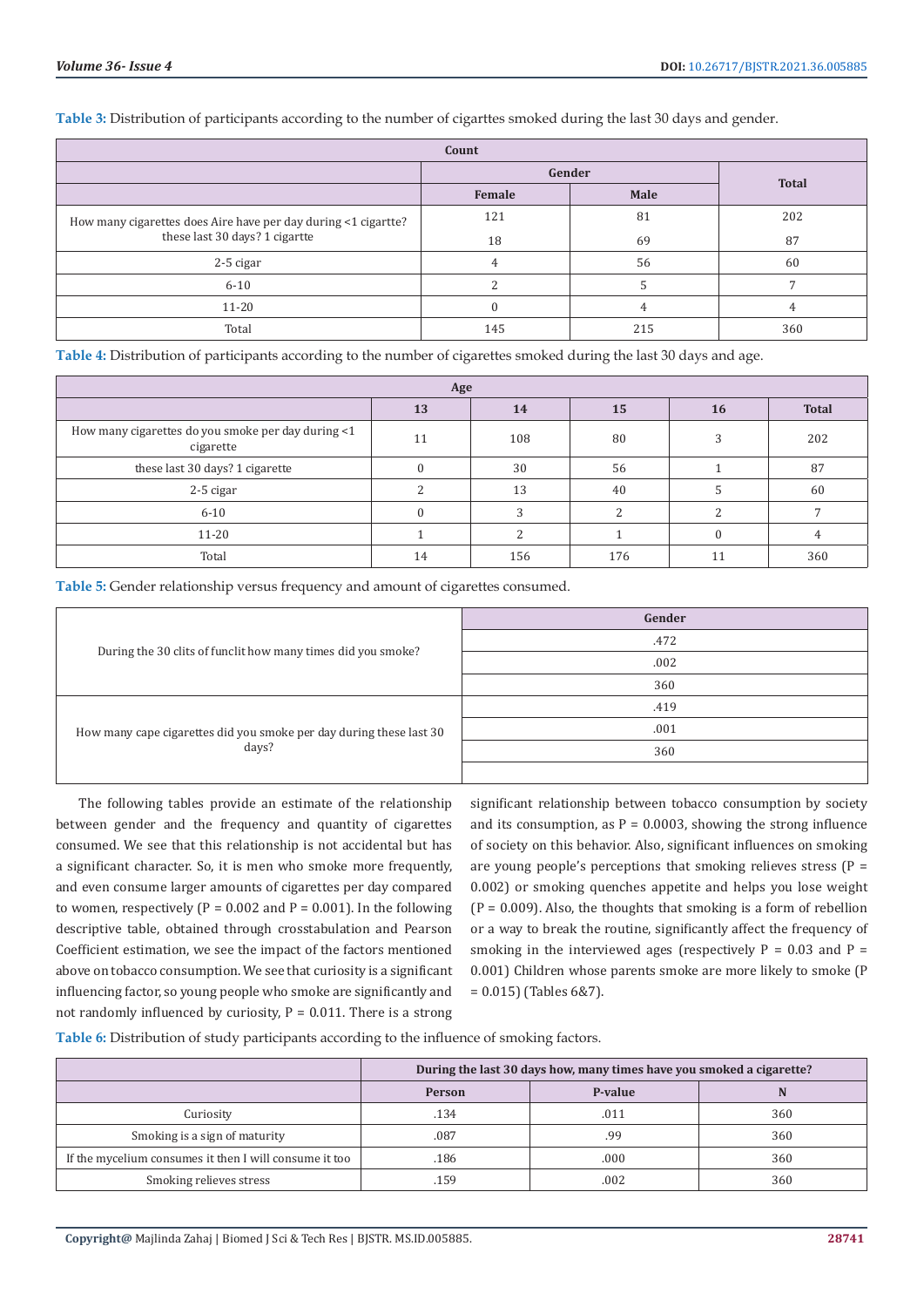| Smoking whets your appetite, and you lose weight | .137 | .009 | 360 |
|--------------------------------------------------|------|------|-----|
| Parent's smoke                                   | .127 | .015 | 360 |
| smoking helps in concentration                   | .081 | .125 | 360 |
| It is a form of rebellion                        | .115 | .030 | 360 |
| It is a form of breaking the daily routine       | .176 | .001 | 360 |
| Smoking helps in socialization                   | .106 | .040 | 360 |
| you look fashionable when you smoke cigarettes   | 133  | .011 | 360 |

**Table 7:** Distribution of participants in the study according to access to alcoholic beverages.

| How old were you when you drank your first alcoholic beverage |     |      |      |      |  |
|---------------------------------------------------------------|-----|------|------|------|--|
| $\frac{0}{0}$<br>% available<br>% cumulative<br>Frequency     |     |      |      |      |  |
| Valid I did not drink                                         | 40  | 11.1 | 11.1 | 11.1 |  |
| < 8 years                                                     | 10  | 2.8  | 2.8  | 13.9 |  |
| $9-10$ years                                                  | 48  | 13.3 | 13.3 | 27.2 |  |
| $11-12$ years                                                 | 208 | 57.8 | 57.8 | 85   |  |
| $13-14$ years                                                 | 53  | 14.7 | 14.7 | 99.7 |  |
| $15-16$ years                                                 |     | 0.3  | 0.3  | 100  |  |
| Total                                                         | 360 | 100  | 100  |      |  |

Most of the respondents, 58%, consumed alcohol for the first time when they were 11-12 years old, 14% at the age of 13-14 years, 13% consumed alcohol for the first time at the age of 9-10 years, about 3% have tried alcohol when they were younger than 8 years old and 11% say they have never drunk alcohol in their lifetime (Table 8). 49% of the interviewed cases say that teenagers consume alcohol because they want to rebel against their parents, 54% say that young people consume alcohol because they want to feel good because they are upset, 67.5% of cases think that teenagers

consume alcoholic beverages because they want to pass pleasant time at the party, while in most cases, 73% think that young people consume alcohol because they want to adapt to society (Table 9). In the table above we see that the only factor that significantly affects alcohol consumption is the need to adapt to society, as P <0.05. It has a positive impact on society on alcohol consumption throughout life ( $P = 0.003$ ), it also has a significant positive impact on alcohol consumption over the last 30 days.

**Table 8:** Distribution of participants in the study according to access to alcoholic beverages.

| <b>Descriptive Statistics</b>                                 |     |      |       |  |  |  |
|---------------------------------------------------------------|-----|------|-------|--|--|--|
| N<br>$\frac{0}{0}$<br><b>Std.Deviation</b>                    |     |      |       |  |  |  |
| I gave the money to someone else to buy it in my country      | 359 | 1.3  | 0.117 |  |  |  |
| I got it secretly in the store                                | 360 | 3    | 0.172 |  |  |  |
| I bought it during a public event                             | 359 | 4.7  | 0.213 |  |  |  |
| someone else gave it to me                                    | 360 | 12.5 | 0.331 |  |  |  |
| I bought it in the store as a liquor store, supermarket, etc. | 360 | 13.6 | 0.355 |  |  |  |
| I secured it in another way                                   | 359 | 14.7 | 0.378 |  |  |  |
| Well, not a rehab, a bar, a club                              | 360 | 17.2 | 0.484 |  |  |  |
| I have not had a drink in the last 30 days                    | 360 | 37.2 |       |  |  |  |
| Valid N (listwise)                                            | 357 |      |       |  |  |  |

**Table 9:** Evaluation of influencing factors in the use of alcoholic beverages.

|                                               | During the last 30 days, on how many days<br>have you consumed alcoholic beverages? | Throughout your life, in how many days have<br>you drunk at least one alcoholic drink |
|-----------------------------------------------|-------------------------------------------------------------------------------------|---------------------------------------------------------------------------------------|
|                                               | 0.035                                                                               | 0.098                                                                                 |
| They want to have a good time at the party    | 0.506                                                                               | 0.063                                                                                 |
|                                               | 360                                                                                 | 360                                                                                   |
|                                               | 0.004                                                                               | 0.102                                                                                 |
| They want to feel good because they are upset | 0.943                                                                               | 0.053                                                                                 |
|                                               | 360                                                                                 | 360                                                                                   |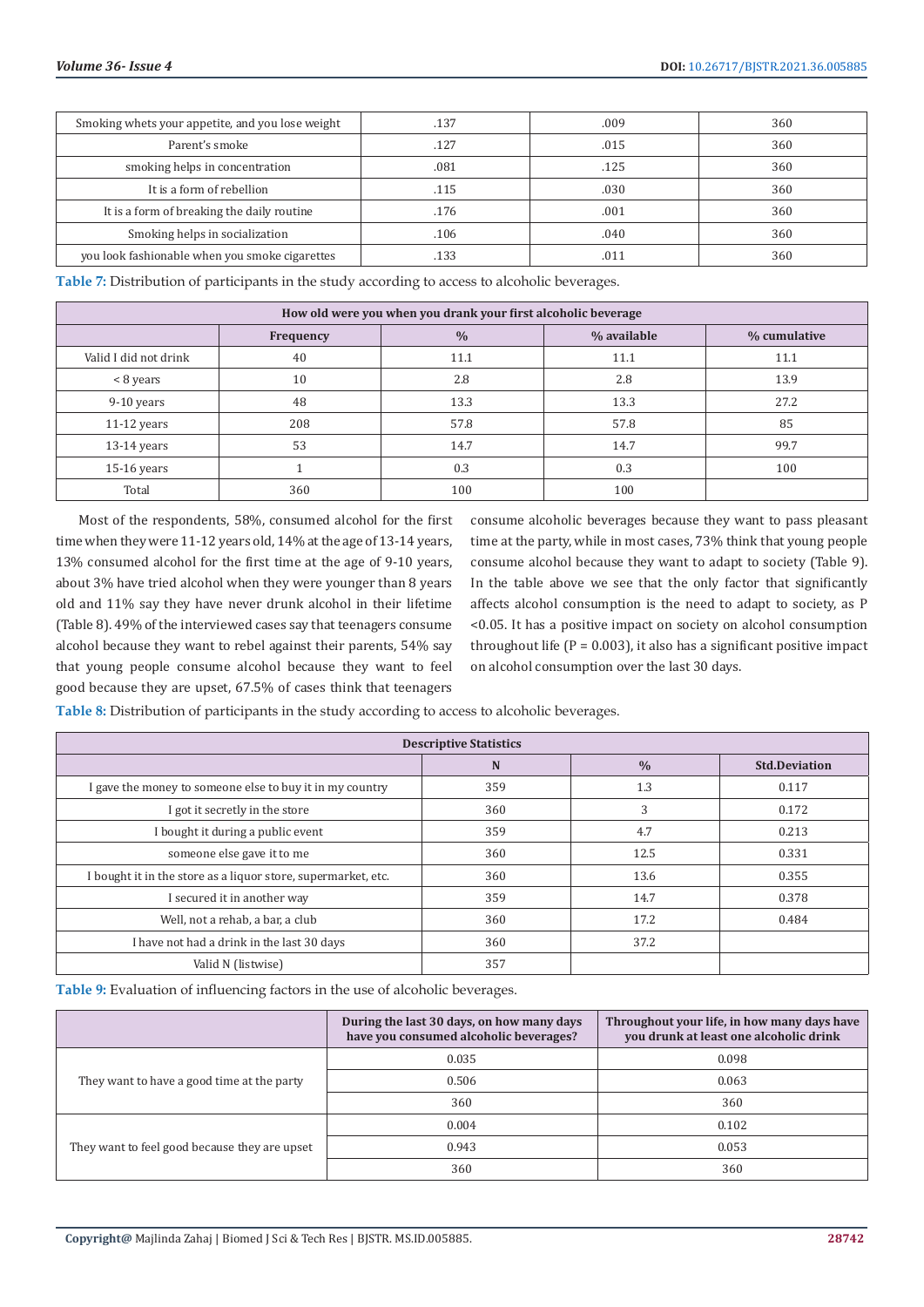| They want to rebel against their parents | 0.024 | 0.092 |
|------------------------------------------|-------|-------|
|                                          | 0.653 | 0.081 |
|                                          | 360   | 360   |
| They want to interact with society       | 0.127 | 0.159 |
|                                          | 0.017 | 0.003 |
|                                          | 360   | 360   |

# **Evaluation of Marijuana or Hashish Use at Interviewed Ages**

In this part of the questionnaire are placed 4 questions which receive information about the use of marijuana throughout life, its frequency in the last 30 days, and the initial age when this substance was tested (Table 10). 81% of respondents have never used marijuana in their lifetime, only 1%, 5 cases, have used marijuana in 10-19 days of their life, 13% have used such a substance in 20-39

days in total, 4% have used hashish in 40-99 days. 81% say again that they have never tried marijuana. 1% of respondents have tried this drug younger than 8 years old, 3% have tried it when they were 9-10 years old, 9% have tried it during the age of 11-12 years,  $4\%$  during the age of  $13 = 14$  years and  $2\%$  have tried marijuana between the ages of 15-16 (Table 11). We see that 98% of the interviewed cases have not used marijuana in the last 30 days. A small percentage of 0.6% or only 2 cases have used marijuana 1 to 2 times in the last month.

**Table 10:** Distribution of participants by marijuana use over the last 30 days.

| Throughout your life, how many times have you used marijuana |            |           |         |                      |                           |
|--------------------------------------------------------------|------------|-----------|---------|----------------------|---------------------------|
|                                                              |            | Frequency | Percent | <b>Valid Percent</b> | <b>Cumulative percent</b> |
|                                                              | 0 here     | 293       | 81.4    | 82.1                 | 82.1                      |
| Valid                                                        | 10-19 here |           | 1.4     | 1.4                  | 83.5                      |
|                                                              | 20-39 here | 45        | 12.5    | 12.6                 | 96.1                      |
|                                                              | 40-99 here | 14        | 3.9     | 3.9                  | 100                       |
|                                                              | Total      | 357       | 99.2    | 100                  |                           |
| <b>Missing</b>                                               | System     |           | 0.8     |                      |                           |
| Total                                                        |            | 360       | 100     |                      |                           |

**Table 11:** Distribution of participants by marijuana use over the last 30 days.

| Over the last 30 days how many times have you used Marijuana |          |           |         |                      |                           |
|--------------------------------------------------------------|----------|-----------|---------|----------------------|---------------------------|
|                                                              |          | Frequency | Percent | <b>Valid Percent</b> | <b>Cumulative percent</b> |
|                                                              | 0 here   | 355       | 98.6    | 99.4                 | 99.4                      |
| Vallid                                                       | 1-2 here |           | 0.6     | 0.6                  | 100                       |
|                                                              | Total    | 357       | 99.2    | 100                  |                           |
| <b>Missing</b>                                               | System   |           | 0.8     |                      |                           |
| Total                                                        |          | 360       | 100     |                      |                           |

### **Assessing the Relationship Between Tobacco, Alcohol, and Marijuana Consumption**

To see the action of these variables on each other their relationship is estimated, by calculating the coefficient Person. Relationship Smoking vs. Alcohol Consumption. If we look at the table below, cigarette consumption significantly affects the consumption of alcoholic beverages, and vice versa, since  $P =$ 0.0003. So, a teenager who smokes is more likely to consume alcoholic beverages as well. This relationship is significant, with a positive character, so the increase of one of the variables leads to the increase of the other variable and vice versa. Cigarette consumption in the last 30 days has also affected the number of lifetime marijuana use, as  $P = 0.0001$ . So, we can say that smoking during the last month, has a very strong impact on marijuana testing during life, but has no impact on its use during the last month as  $P = 0.206$ . In short, we can say that a young person who regularly smokes tends to try marijuana, but not necessarily to use it regularly. The same relationship exists between alcohol use and lifelong marijuana use. Cases that use alcohol regularly, or during the last month tend to try marijuana  $(P = 0.003)$  but not use it regularly (as  $P = 0.612$ ) (Tables 12-14). Which gender uses the most alcohol and marijuana? If we look at the table below, we can say that it is men who consume alcoholic beverages at the highest frequency since  $P = 0.0001$ . no statistical dependence was observed between gender and marijuana use as  $P = 0.781$ .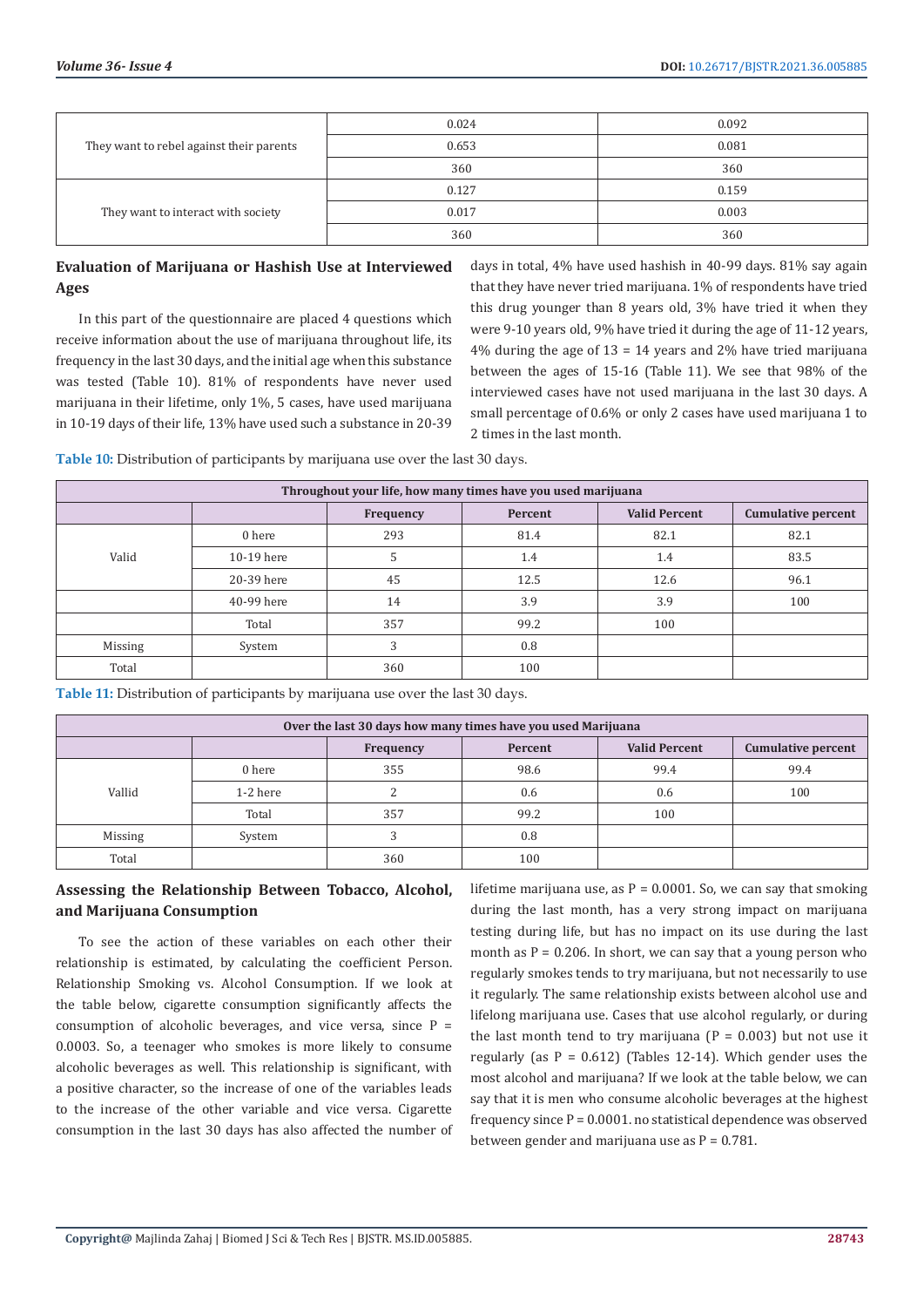**Table 12:** Assessing the relationship between alcohol use and smoking.

|                                                                                           | During the last 30 days<br>how many times have you<br>smoked cigarettes? | During the last 30 days,<br>on how many days have<br>you consumed alcoholic<br>beverages? | How many times in the<br>last 30 days have you used<br>Marijuana? | How many times in<br>your life have you used<br>narijuana? |
|-------------------------------------------------------------------------------------------|--------------------------------------------------------------------------|-------------------------------------------------------------------------------------------|-------------------------------------------------------------------|------------------------------------------------------------|
| During the last 30 days<br>how many times have you<br>smoked cigarettes?                  |                                                                          | 0.404                                                                                     | 0.067                                                             | 0.428                                                      |
|                                                                                           |                                                                          |                                                                                           | 0.206                                                             |                                                            |
|                                                                                           |                                                                          | 360                                                                                       | 357                                                               | 357                                                        |
| During the last 30 days,<br>on how many days have<br>you consumed alcoholic<br>beverages? | 0.406                                                                    |                                                                                           | 0.027                                                             | 0.159                                                      |
|                                                                                           | $\mathbf{0}$                                                             |                                                                                           | 0.612                                                             | 0.003                                                      |
|                                                                                           | 360                                                                      |                                                                                           | 357                                                               | 357                                                        |

**Table 13:** Assessing the relationship between tobacco use and marijuana.

| Count                              |                                                      |     |            |            |            |              |  |
|------------------------------------|------------------------------------------------------|-----|------------|------------|------------|--------------|--|
|                                    | How many times in your life have you used marijuana? |     |            |            |            |              |  |
|                                    | 0 here                                               |     | 10-19 here | 20-39 here | 40-99 here | <b>Total</b> |  |
| Have you ever tried<br>cigarettes? | 10                                                   | 125 |            |            |            | 128          |  |
|                                    | P <sub>0</sub>                                       | 168 |            | 44         | 14         | 229          |  |
| Total                              |                                                      | 293 |            | 45         | 14         | 357          |  |

**Table 14:** Assessing the relationship between gender and alcohol and marijuana use.

| Gjinia                                                                              |       |  |  |
|-------------------------------------------------------------------------------------|-------|--|--|
| During the last 30 days, on how many days have you consumed alcoholic<br>beverages? | 0.286 |  |  |
|                                                                                     |       |  |  |
|                                                                                     | 386   |  |  |
|                                                                                     | 0.015 |  |  |
| How many times in the last 30 days have you used Marijuana?                         | 0.781 |  |  |
|                                                                                     | 357   |  |  |

# **Discussion**

Risky behaviors are influenced by a wide range of factors, ranging from gender, culture, family, personal perceptions, to society as a whole. Some adolescents are more likely to engage in risky behaviors than other people who are more withdrawn. Many adolescents tend to seek new sensations, strong and exciting experiences, to break their daily routine. Also, the very concept of misbehavior is relative, as adolescents can perceive risk in different ways, based on concepts created in their families. Many young people do not see anything wrong with their dangerous behavior, nor do they even think about the negative consequences of their behavior. Also, many adolescents are influenced by society as a result of the need to adapt to them, embracing behaviors that are "normal" for the group of society. According to the Australian web publications reisingchildren.net.au, society doubles the risk of risky behavior [14,15]. A study conducted by the Center for Disease Control, conducted in 2017, shows that the earlier the time to start smoking, the greater the chances of becoming addicted to nicotine. As many as 90% of adult smokers have been regular smokers since adolescence or earlier. In this paper, it was seen that during the

last 30 days consumed alcohol about 61.7% of respondents. The age at which alcohol consumption started was 1f1-12 years old, with a percentage of 57.8%. It was also seen that it was men who consumed more alcohol than women  $(P = 0.0003)$ .

In the study conducted by ESPAD, in collaboration with the Institute of Public Health, in 2015 and published in 2016, about 65.7% of respondents had used at least 1-2 drinks in their lifetime, even the tendency to consume alcohol at these ages has been increasing from 2011 to 2015 [16]. While in our case it turned out that a larger percentage of teenagers, of 89.1%, had tried 1-2 drinks in their lifetime. According to data obtained again from Public Health, obtained through the ESPAD project, the factors that significantly affected the prevalence of smoking were friends who smoked and the difficulty in finding cigarettes. According to these data, having friends who smoke increases by 2.3 times the likelihood of self-use of tobacco and 1.5 times the chances of using alcohol at these ages. In this paper, it is seen that very important influencers in smoking are the curiosity of young people to try what it is like to smoke cigarettes ( $P = 0.011$ ), or the thoughts that smoking looks fashionable, or breaks the daily routine. Very strong